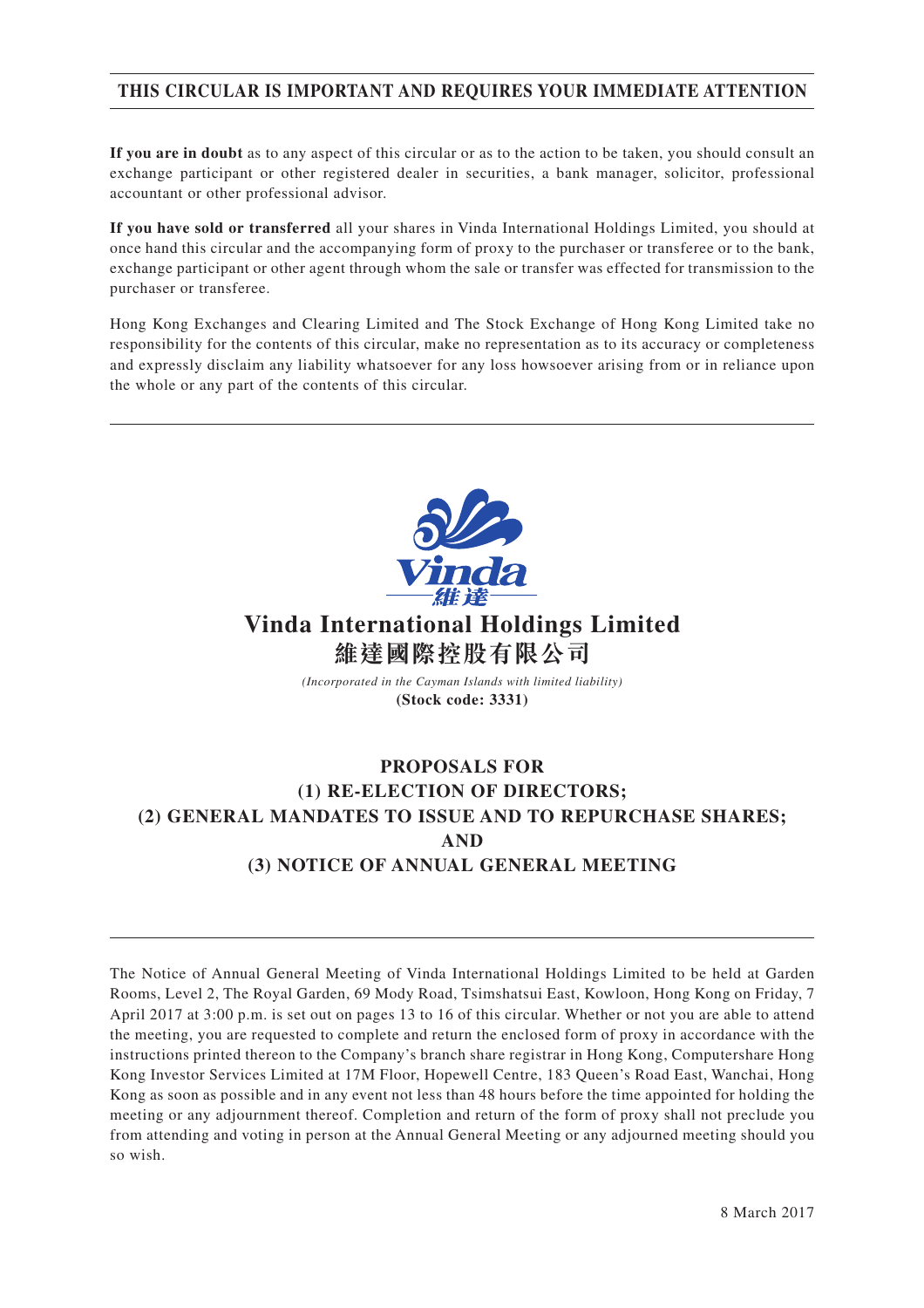## **CONTENTS**

## *Page*

| <b>LETTER FROM THE BOARD</b> |  |  |                                                    |                |
|------------------------------|--|--|----------------------------------------------------|----------------|
| $\mathbf{1}$                 |  |  |                                                    | $\mathcal{E}$  |
| $\mathcal{L}$                |  |  |                                                    | $\overline{4}$ |
| $\mathcal{E}$                |  |  | GENERAL MANDATES TO ISSUE AND TO REPURCHASE SHARES | $\Delta$       |
| $\overline{4}$ .             |  |  |                                                    | 5              |
| 5.                           |  |  |                                                    | 5              |
| 6.                           |  |  |                                                    | 5              |
| <b>APPENDIX I</b>            |  |  | RE-ELECTION OF DIRECTORS                           | 6              |
| <b>APPENDIX II</b>           |  |  | <b>EXPLANATORY STATEMENT OF</b>                    |                |
|                              |  |  | THE REPURCHASE MANDATE                             | 10             |
|                              |  |  |                                                    | 13             |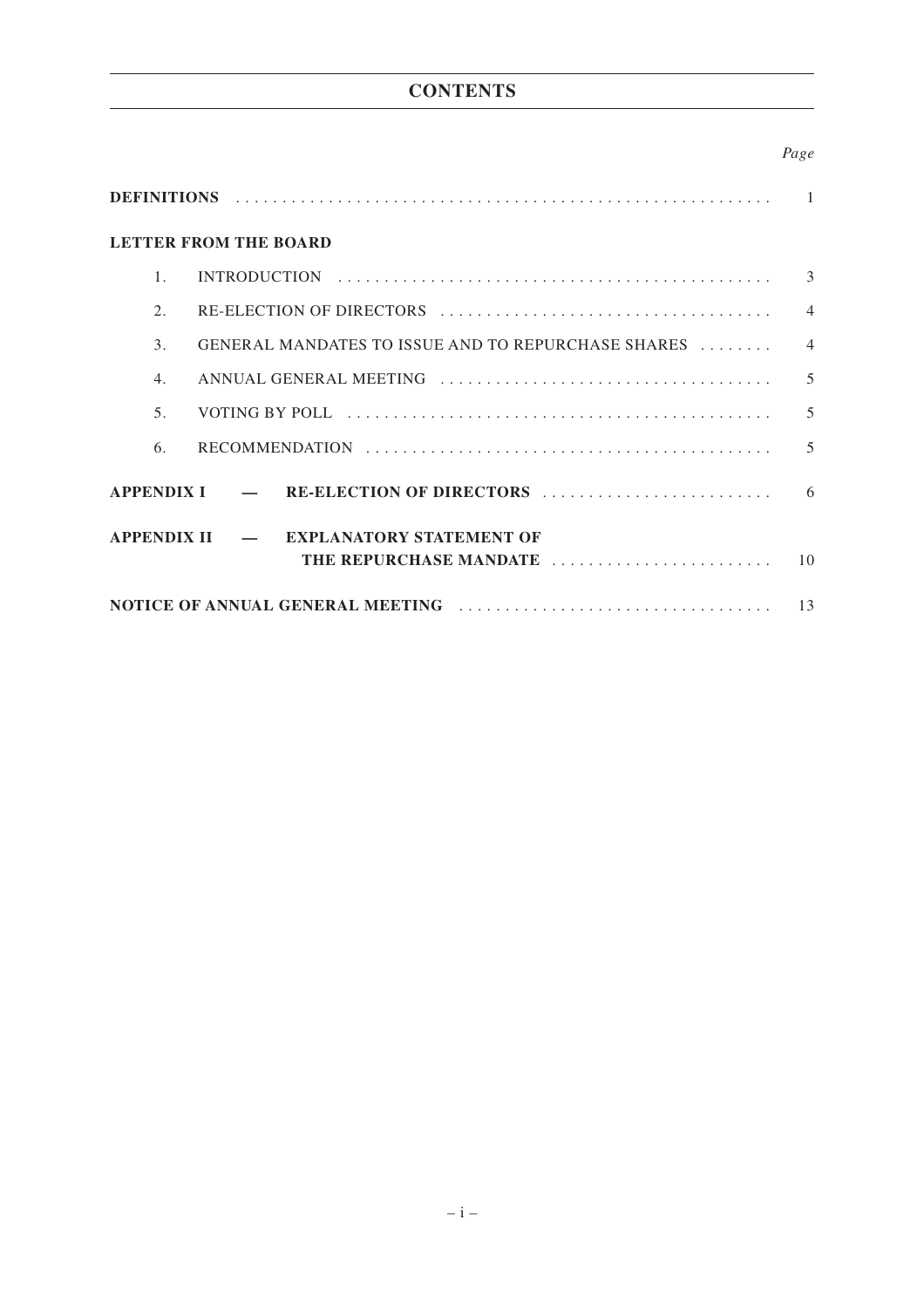*In this circular, the following expressions have the following meanings unless the context otherwise requires:*

| "AGM"                     | the annual general meeting of the Company to be held at Garden<br>Rooms, Level 2, The Royal Garden, 69 Mody Road, Tsimshatsui<br>East, Kowloon, Hong Kong on Friday, 7 April 2017 at 3:00 p.m.;                                                                                                               |
|---------------------------|---------------------------------------------------------------------------------------------------------------------------------------------------------------------------------------------------------------------------------------------------------------------------------------------------------------|
| "Articles of Association" | the articles of association of the Company;                                                                                                                                                                                                                                                                   |
| "Board"                   | the board of Directors;                                                                                                                                                                                                                                                                                       |
| "Companies Ordinance"     | the Companies Ordinance (Chapter 622 of the Laws of Hong<br>Kong) as amended, supplemented or otherwise modified from<br>time to time;                                                                                                                                                                        |
| "Company"                 | Vinda International Holdings Limited, a company incorporated in<br>the Cayman Islands with limited liability, the Shares of which are<br>listed on the Stock Exchange;                                                                                                                                        |
| "Director(s)"             | the director(s) of the Company;                                                                                                                                                                                                                                                                               |
| "Group"                   | the Company and its subsidiaries (within the meaning of the<br>Companies Ordinance and/or the Hong Kong Financial Reporting<br>Standards issued by the Hong Kong Institute of Certified Public<br>Accountants) for the time being and from time to time;                                                      |
| "НК\$"                    | Hong Kong dollar(s), the lawful currency of Hong Kong;                                                                                                                                                                                                                                                        |
| "Hong Kong"               | Hong Kong Special Administrative Region of the PRC;                                                                                                                                                                                                                                                           |
| "Issue Mandate"           | the general and unconditional mandate to the Directors to<br>exercise the powers of the Company to allot, issue and deal with<br>Shares not exceeding 20% of the aggregate nominal amount of the<br>share capital of the Company in issue as at the date of passing the<br>resolution approving such mandate; |
| "Latest Practicable Date" | 1 March 2017, being the latest practicable date prior to the<br>printing of this circular for ascertaining certain information<br>referred to in this circular;                                                                                                                                               |
| "Listing Rules"           | the Rules Governing the Listing of Securities on the Stock<br>Exchange, as amended, supplemented or otherwise modified from<br>time to time;                                                                                                                                                                  |
| "PRC"                     | the People's Republic of China;                                                                                                                                                                                                                                                                               |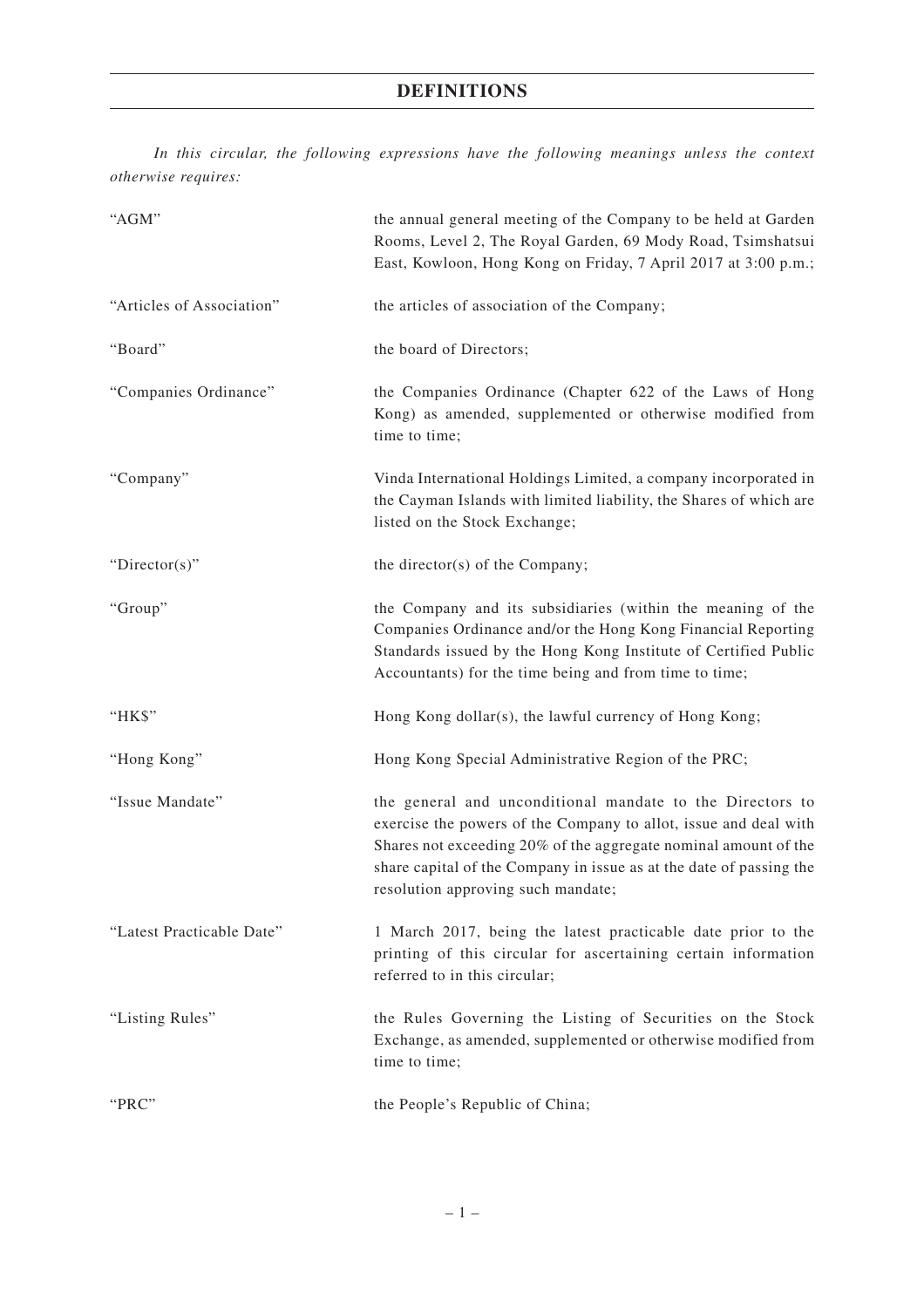## **DEFINITIONS**

| "Repurchase Mandate" | the general and unconditional mandate to the Directors<br>authorising the repurchases by the Company on the Stock<br>Exchange of Shares not exceeding 10% of the aggregate nominal<br>amount of the share capital of the Company in issue as at the date<br>of passing the resolution approving such mandate; |
|----------------------|---------------------------------------------------------------------------------------------------------------------------------------------------------------------------------------------------------------------------------------------------------------------------------------------------------------|
| "RMB"                | Renminbi, the lawful currency of the PRC;                                                                                                                                                                                                                                                                     |
| "SFO"                | the Securities and Futures Ordinance (Chapter 571 of the Laws of<br>Hong Kong) as amended, supplemented or otherwise modified<br>from time to time;                                                                                                                                                           |
| "Share $(s)$ "       | fully paid shares of HK\$0.10 each or such other nominal amount<br>prevailing from time to time in the capital of the Company;                                                                                                                                                                                |
| "Shareholder(s)"     | holder(s) of Shares;                                                                                                                                                                                                                                                                                          |
| "Stock Exchange"     | The Stock Exchange of Hong Kong Limited; and                                                                                                                                                                                                                                                                  |
| "Takeovers Code"     | The Codes on Takeovers and Mergers and Share Buy-backs.                                                                                                                                                                                                                                                       |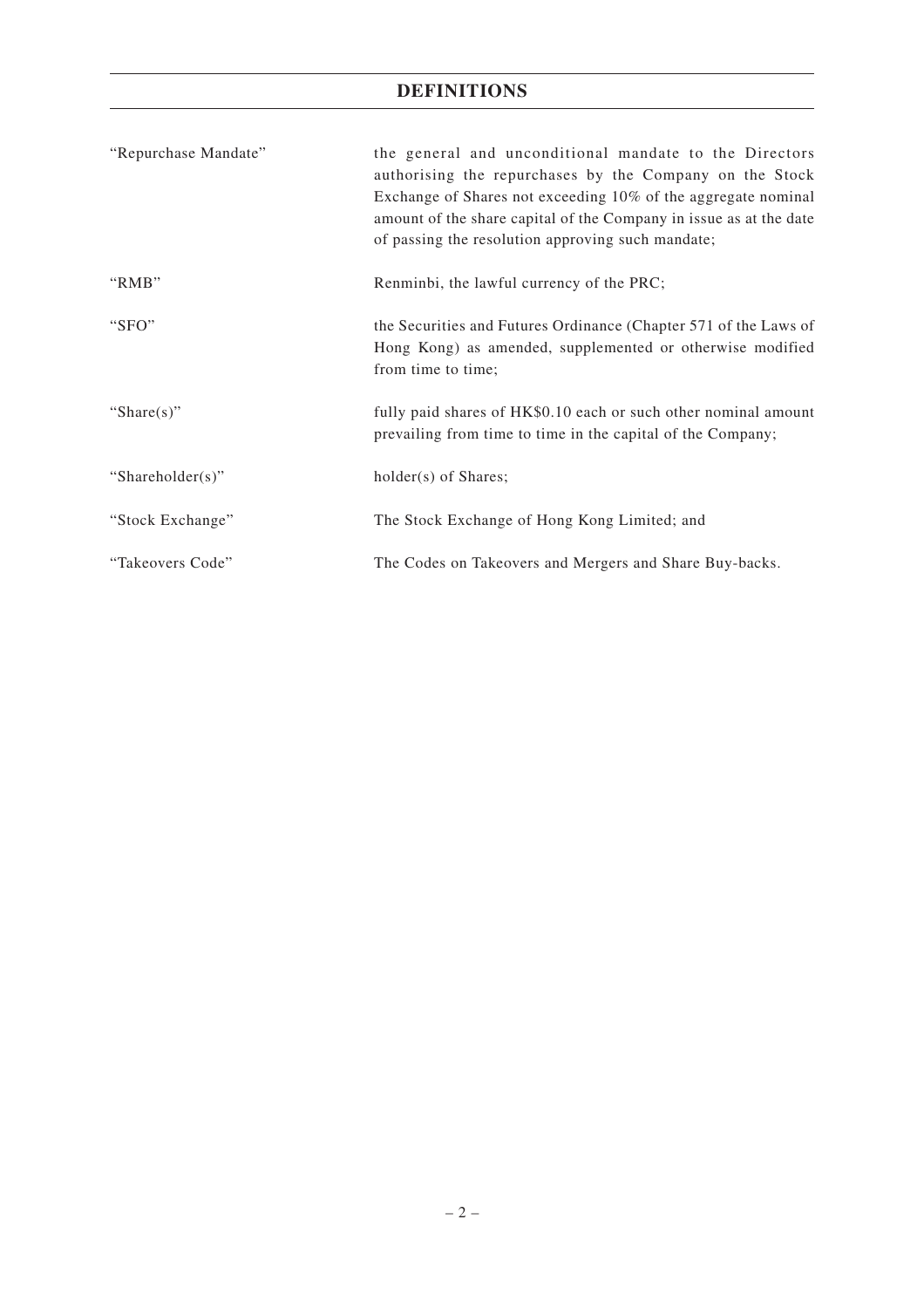

# **Vinda International Holdings Limited 維達國際控股有限公司**

*(Incorporated in the Cayman Islands with limited liability)* **(Stock code: 3331)**

*Executive Directors:* Mr. LI Chao Wang *(Chairman)* Ms. YU Yi Fang *(Vice Chairman)* Mr. Johann Christoph MICHALSKI *(Chief Executive Officer)* Ms. LI Jielin *(Deputy Chief Executive Officer)* Mr. DONG Yi Ping *(Chief Technology Officer)*

*Non-Executive Directors:* Mr. Jan Christer JOHANSSON *(Vice Chairman)* Mr. Carl Magnus GROTH Mr. Carl Fredrik Stenson RYSTEDT

*Independent Non-Executive Directors:* Mr. CHIA Yen On Mr. KAM Robert Mr. TSUI King Fai Mr. WONG Kwai Huen, Albert

*Alternate Directors:* Mr. Ulf Olof Lennart SODERSTROM (alternate to Mr. RYSTEDT) Mr. Gert Mikael SCHMIDT (alternate to Mr. JOHANSSON and Mr. GROTH) *Registered Office:* Cricket Square Hutchins Drive P.O. Box 2681 Grand Cayman KY1-1111 Cayman Islands

*Principal Place of Business in Hong Kong:* Penthouse East Ocean Centre 98 Granville Road Tsim Sha Tsui East Kowloon, Hong Kong

8 March 2017

*To the Shareholders*

Dear Sir/Madam,

## **PROPOSALS FOR (1) RE-ELECTION OF DIRECTORS; (2) GENERAL MANDATES TO ISSUE AND TO REPURCHASE SHARES; AND (3) NOTICE OF ANNUAL GENERAL MEETING**

#### **1. INTRODUCTION**

The purpose of this circular is to provide you with requisite information regarding resolutions to be proposed at the AGM. The proposed resolutions include (i) re-election of Directors; and (ii) grant of general mandates to issue and to repurchase Shares.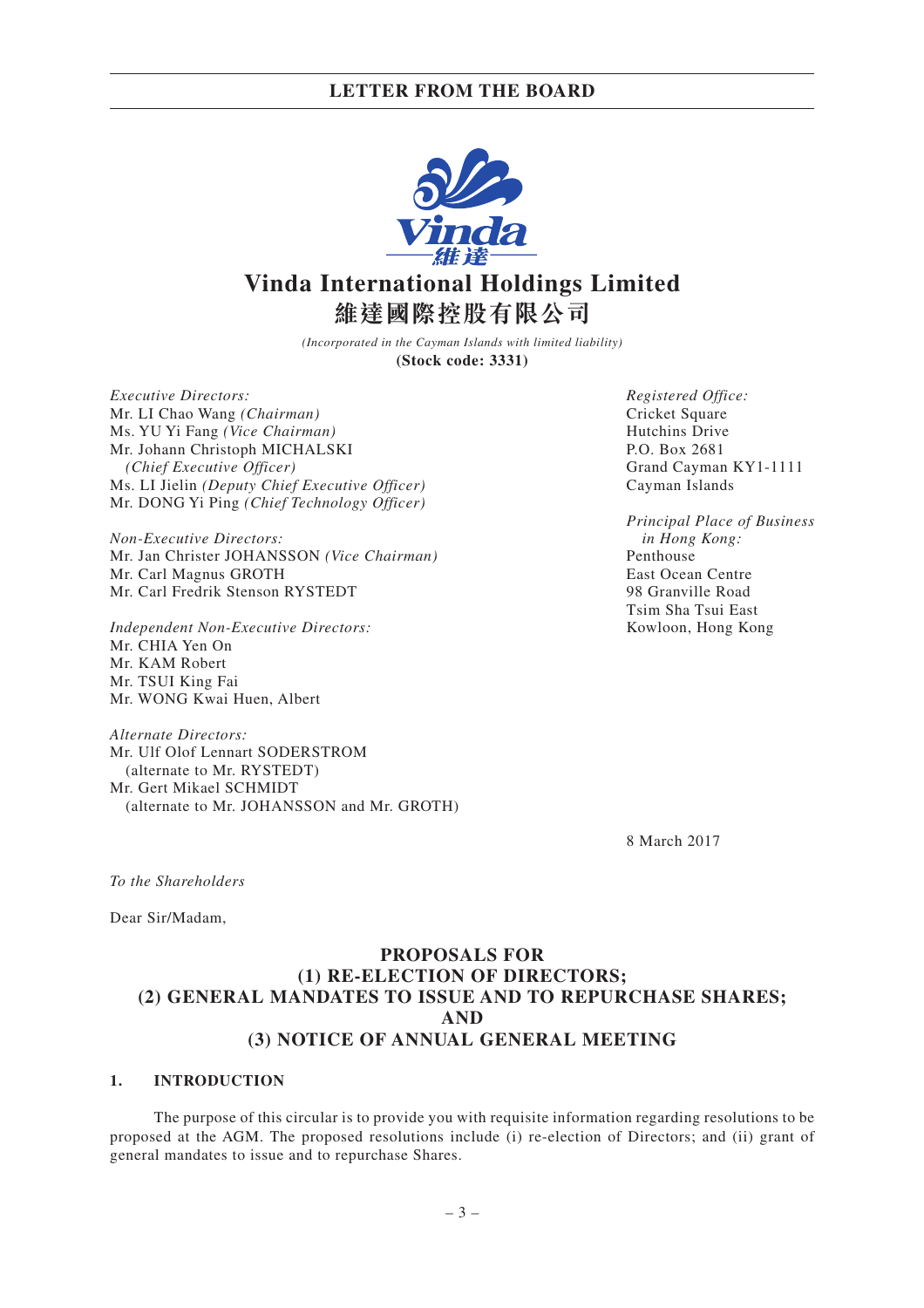#### **2. RE-ELECTION OF DIRECTORS**

The Board currently comprises twelve Directors, of which five are Executive Directors, namely Mr. LI Chao Wang, Ms. YU Yi Fang, Mr. Johann Christoph MICHALSKI, Ms. LI Jielin and Mr. DONG Yi Ping, three are Non-Executive Directors, namely Mr. Jan Christer JOHANSSON, Mr. Carl Magnus GROTH and Mr. Carl Fredrik Stenson RYSTEDT; and four are Independent Non-Executive Directors, namely Mr. CHIA Yen On, Mr. KAM Robert, Mr. TSUI King Fai, and Mr. WONG Kwai Huen, Albert.

In accordance with Article 86(3) of the Articles of Association, any Director appointed by the Board to fill a casual vacancy of the Board shall hold office until the next following general meeting of the Company and shall then be eligible for re-election at that meeting. Mr. Carl Fredrik Stenson RYSTEDT who was appointed by the Board during the year, will retire at the AGM and, being eligible, offer himself for re-election at the AGM.

In accordance with Article 87(1) of the Articles of Association, at each annual general meeting of the Company, one-third of the Directors for the time being (save and except those Directors in respect of whom the provision of Article 86(3) applies) or, if their number is not three or a multiple of three, then the number nearest but not less than one-third, shall retire from office by rotation. The Directors to retire in every year shall be those who have been longest in office since their last re-election but as between persons who became Directors on the same day, those to retire shall (unless otherwise agree between themselves) be determined by lot. Accordingly, Ms. YU Yi Fang, Mr. Johann Christoph MICHALSKI, Mr. KAM Robert and Mr. WONG Kwai Huen, Albert will retire by rotation and, being eligible, offer themselves for re- election at the AGM.

The biographical and other details of the Directors proposed to be re-elected at the AGM are set out in Appendix I to this circular.

#### **3. GENERAL MANDATES TO ISSUE AND TO REPURCHASE SHARES**

It will be proposed at the AGM to grant to the Directors (i) a general mandate to allot, issue and deal with Shares up to a limit equal to 20% of the aggregate nominal amount of the share capital of the Company in issue as at the date of passing the relevant resolution and adding to such general mandate so granted to the Directors any Shares representing the aggregate nominal amount of Shares repurchased by the Company under the Repurchase Mandate; and (ii) a Repurchase Mandate to repurchase Shares not exceeding 10% of the aggregate nominal amount of the share capital of the Company in issue as at the date of passing the relevant resolution.

As at the Latest Practicable Date, a total of 1,138,264,373 Shares were in issue. Subject to the passing of the proposed resolution granting the Issue Mandate to the Directors and on the basis that no Shares will be issued and/or repurchased by the Company prior to the AGM, the Company would be allowed under the Issue Mandate to issue a maximum of 227,652,874 Shares representing 20% of the aggregate nominal amount of the issued share capital of the Company at the date of the AGM.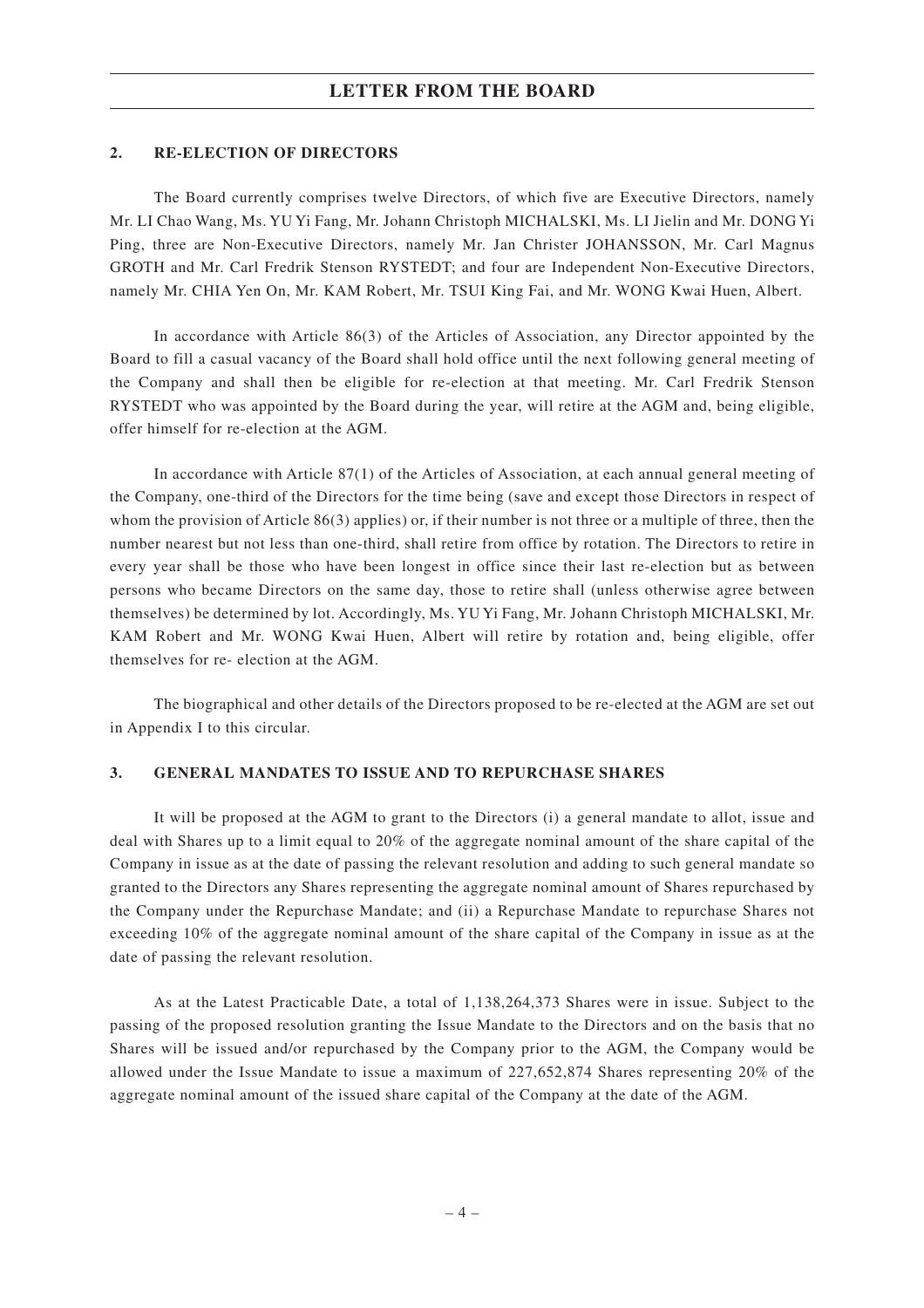### **LETTER FROM THE BOARD**

The Issue Mandate and the Repurchase Mandate would expire at the earliest of: (a) the conclusion of the next annual general meeting of the Company; or (b) the expiration of the period within which the next annual general meeting of the Company is required by the Articles of Association or by any applicable laws to be held; or (c) the passing of ordinary resolution(s) by Shareholders in general meeting revoking or varying the authority given to the Directors.

An explanatory statement, as required by the Listing Rules to be given to Shareholders in connection with the Repurchase Mandate, is set out in Appendix II to this circular.

#### **4. ANNUAL GENERAL MEETING**

A notice convening the AGM to be held on Friday, 7 April 2017 is set out on pages 13 to 16 of this circular. A form of proxy for use at the AGM is also enclosed with this circular. You are requested to complete the form of proxy and return it to the share registrar of the Company, Computershare Hong Kong Investor Services Limited, in accordance with the instructions printed thereon not less than 48 hours before the time appointed for holding the AGM or any adjournment thereof, whether or not you intend to be present at the AGM. Completion and return of the form of proxy will not prevent you from attending and voting in person at the AGM or any adjournment thereof should you so wish.

#### **5. VOTING BY POLL**

Pursuant to Rule 13.39(4) of the Listing Rules, any vote of shareholders at a general meeting must be taken by poll except where the chairman, in good faith, decides to allow a resolution which relates purely to a procedural or administrative matter to be voted on by a show of hands. The resolutions to be proposed at the AGM do not relate purely to a procedural or administrative matter. Therefore, all the resolutions put to the vote at the AGM will be taken by way of poll. The chairman of the AGM will explain the detailed procedures for conducting a poll at the commencement of the AGM.

After the conclusion of the AGM, the poll results will be published on the website of the Stock Exchange and the website of the Company.

#### **6. RECOMMENDATION**

The Board is of the opinion that the re-election of Directors and the granting of general mandates to Directors to issue and repurchase Shares are in the best interests of the Company and the Shareholders as a whole. Accordingly, the Directors recommend the Shareholders to vote in favour of all the relevant resolutions to be proposed at the AGM.

> Yours faithfully, By Order of the Board **LI Chao Wang** *Chairman*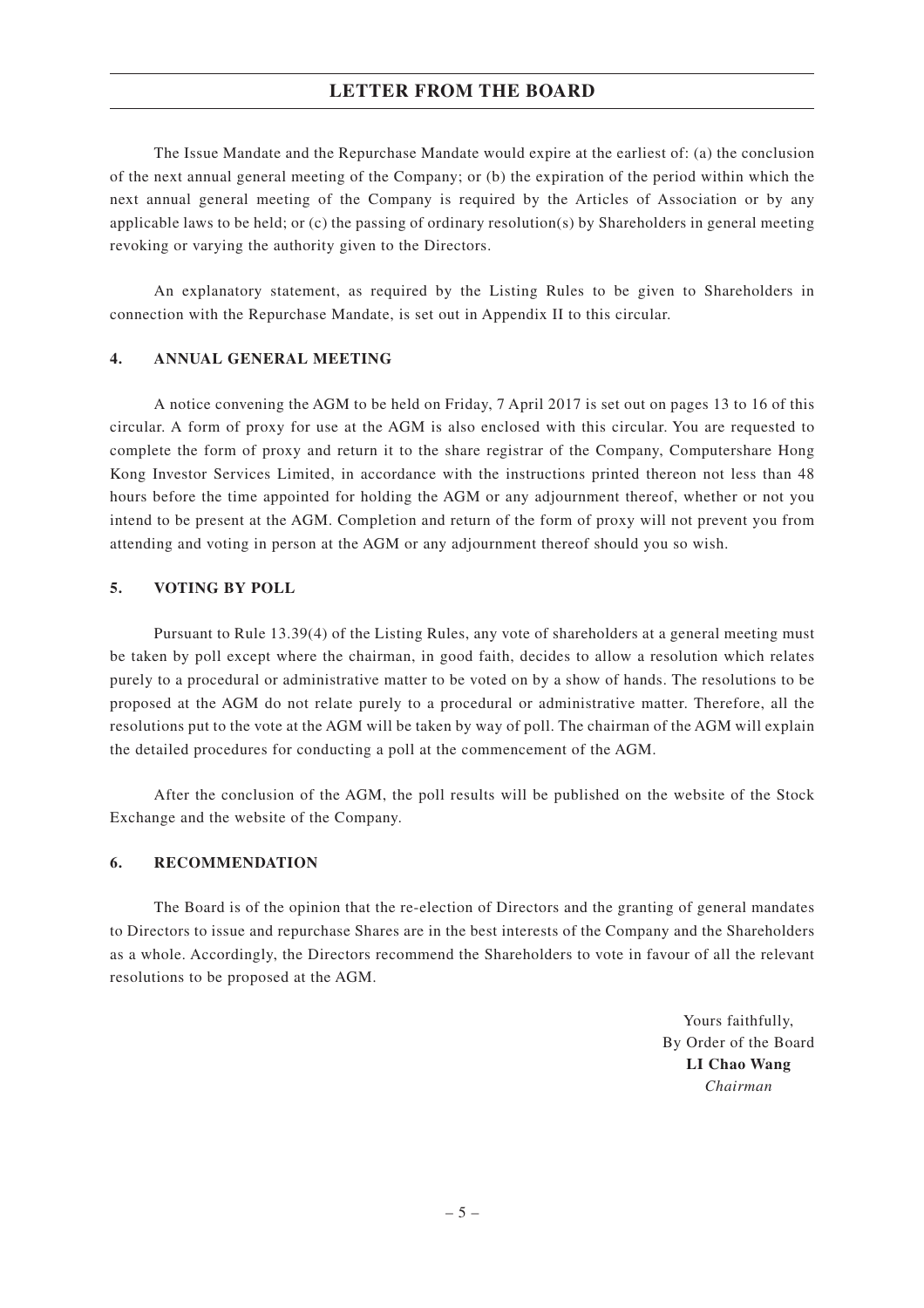The biographical and other details of the Directors proposed to be re-elected at the AGM are set out as follows:

**Mr. Carl Fredrik Stenson RYSTEDT,** aged 53, was appointed as Non-Executive Director on 1 March 2017. Prior to his appointment as Non-Executive Director, he had been the alternate Director to Mr. SODERSTROM since 18 April 2016. Mr. RYSTEDT is the Executive Vice President and Chief Financial Officer of Svenska Cellulosa Aktiebolaget SCA (publ) ("**SCA**"). Mr. RYSTEDT joined SCA in 2014 and was the head of SCA's group function finance. Prior to joining SCA, from 2008 to 2012, Mr. RYSTEDT was the Executive Vice President and Chief Financial Officer of Nordea Bank AB (publ) and the Country Senior Executive of Nordea Sweden. From 2001 to 2008, Mr. RYSTEDT was the Senior Vice President and Chief Financial Officer of Electrolux PLC. Mr. RYSTEDT was the Chief Financial Officer of Sapa UK Limited from 2000 to 2001 and was the head of business development of Sapa UK Limited from 1998 to 1999. Mr. RYSTEDT has a bachelor degree in Finance and Accounting from the Stockholm School of Economics.

Pursuant to the appointment letter, the term of appointment of Mr. RYSTEDT is from 1 March 2017 to 29 February 2020 and thereafter may be extended for such period as the Company and Mr. RYSTEDT agree in writing. Mr. RYSTEDT is subject to retirement by rotation and re-election at annual general meetings in accordance with the Articles of Association. Mr. RYSTEDT's existing remuneration is HK\$29,395 per annum, which is commensurate with his duties and responsibilities as Non-Executive Director and the prevailing market situation. Mr. RYSTEDT will not be entitled to any bonus payment.

As at Latest Practicable Date, Mr. RYSTEDT does not have any interest in the shares of the Company within the meaning of Part XV of the SFO. Mr. RYSTEDT holds 7,500 Class B shares of SCA, representing 0.0011% of the capital of SCA, a substantial Shareholder, as at 31 December 2016. Save as disclosed above, Mr. RYSTEDT has not held any directorships in any public listed companies in the past three years and are not connected with any directors, senior management or substantial or controlling shareholders of the Company for the purpose of the Listing Rules. There is no matters relating to his re-election that need to be brought to the attention of the Shareholders and there is no other information that are required to be disclosed pursuant to paragraphs  $13.51(2)(h)$  to  $13.51(2)(v)$  of the Listing Rules and there is no other matters which need to be brought to the attention of the Shareholders.

**Ms. YU Yi Fang (余毅 )**, aged 62, is a co-founder of the Group. Ms. YU was appointed as an Executive Director on 1 February 2000 and further appointed as the Vice Chairman of the Board in January 2010 responsible for strategic development. Ms. YU was formerly the Chief Operating Officer of the Group. She has almost 30 years of corporate administration and financial management experience in China's household paper industry. Ms. YU graduated from the Accounting Program of Guangdong Radio and Television University.

Pursuant to her service agreement, the appointment of Ms. YU commenced from 1 April 2012 until terminated by either party by giving at least three months' notice in writing. Ms. YU is subject to retirement by rotation and re-election at annual general meetings in accordance with the Articles of Association. Ms. YU's existing remuneration is HK\$2,737,567 per annum, which is commensurate with her duties and responsibilities held and is approved by the Board with reference to the prevailing market situation. Ms. YU is entitled to a management bonus to be determined by the Board and remuneration committee. The Board has distributed HK\$1,458,020 bonus to Ms. YU for the financial year ended 31 December 2016.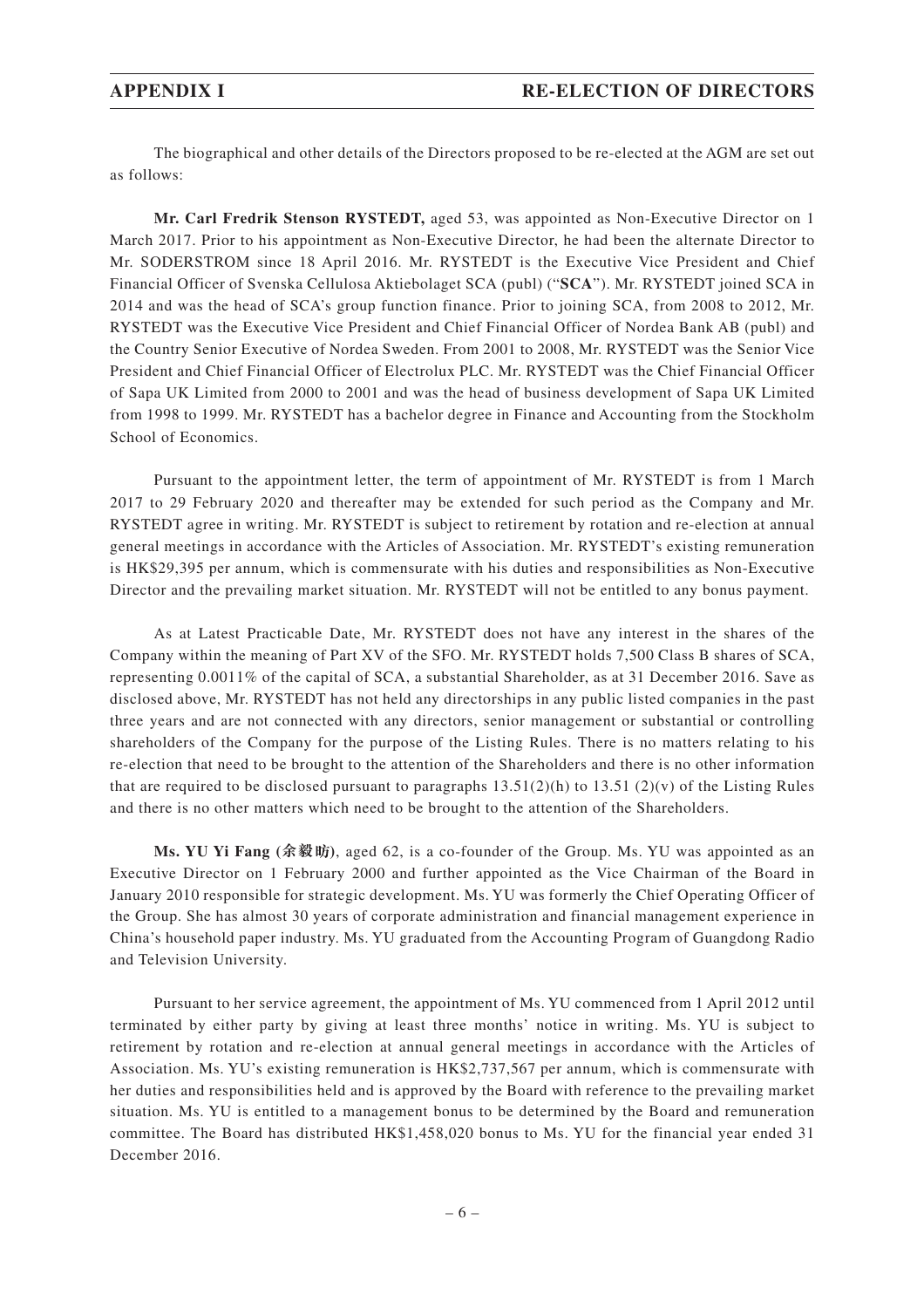Ms. YU has not held directorship in other listed company during the past three years. She is a director and shareholder of Fu An International Company Limited, a substantial Shareholder. Save as disclosed above, she does not have other relationships with any directors, senior management, or other substantial or controlling shareholder(s) of the Company for the purpose of the Listing Rules. There is no other matters relating to her re-election that need to be brought to the attention of the Shareholders and there is no other information that are required to be disclosed pursuant to Rules  $13.51(2)(h)$  to  $13.51(2)(v)$  of the Listing Rules and there is no other matters which need to be brought to the attention of the Shareholders.

As at the Latest Practicable Date, the interests of Ms. YU in the Shares, underlying shares and debentures of the Company or any of its associated corporations (within the meaning of Divisions 7 and 8 of Part XV of the SFO are set out below:

|                                                     | Number of Shares and underlying shares<br>held under equity derivatives |                                                                               |                                  |                                                                      |
|-----------------------------------------------------|-------------------------------------------------------------------------|-------------------------------------------------------------------------------|----------------------------------|----------------------------------------------------------------------|
|                                                     | Personal<br>interests<br>(held as<br>beneficial<br>owner)               | Corporate<br><i>interests</i><br>(interests of<br>controlled<br>corporations) | <b>Total</b><br><i>interests</i> | Approximate<br>percentage<br>$(\%)$ of<br><i>interests</i><br>(Note) |
| <b>Shares</b><br>Equity Derivatives — Share options | 50,000<br>240,000                                                       |                                                                               | 50,000<br>240,000<br>290,000     | 0.004<br>0.02<br>0.024                                               |

*Note:* Actual percentages may not equal to the stated figures due to rounding.

**Mr. Johann Christoph MICHALSKI,** aged 51, was appointed as Executive Director and Chief Executive Director of the Company on 1 October 2015. Before acting as an Executive Director and Chief Executive Officer of the Company, Mr. MICHALSKI had acted as a Non-Executive Director of the Company since 2008. He has over 20 years of experience in leadership roles in business development and strategy, consumer marketing and product innovation in the consumer goods industry. Mr. MICHALSKI had been the President of SCA Global Hygiene Category overseeing the global marketing and Research and Development and the President of SCA's Asia Pacific business unit based in Shanghai. Prior to joining SCA, he had held a number of senior management positions in a New Zealand dairy group, Fonterra, as well as a global FMCG company, Unilever. Mr. MICHALSKI has a master's degree in Economics from Kiel University, Germany.

Mr. MICHALSKI has entered into a service contract with the Company in respect of his appointment as its Executive Director and Chief Executive Officer for an initial term of 3 years commencing on 1 October 2015. He is subject to retirement by rotation and re-election at annual general meetings in accordance with the Articles of Association. Mr. MICHALSKI's existing remuneration is HK\$4,918,400 per annum, with discretionary bonus and other benefits with reference to his duties and responsibilities in the Group, the prevailing market situation and the performance of the Group and himself. The Board has distributed HK\$2,570,100 bonus to Mr. MICHALSKI for the financial year ended 31 December 2016.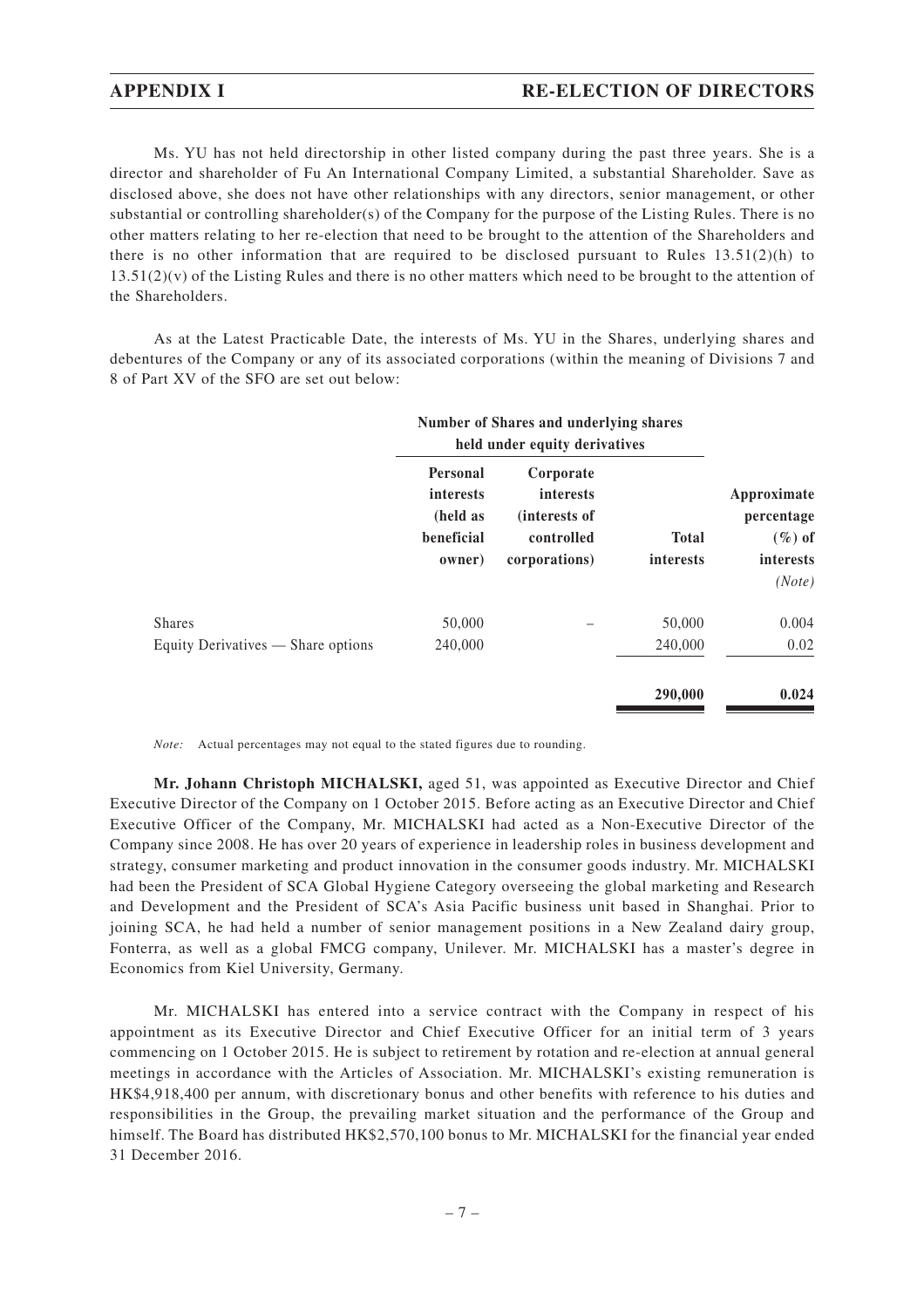As at Latest Practicable Date, Mr. MICHALSKI has an interest in 39,000 Shares of the Company and share options of the Company to subscribe for 220,000 of its Shares within the meaning of Part XV of the SFO and holds 11,920 Class B shares of SCA, representing 0.0017% of the capital of SCA, a substantial Shareholder as at 31 December 2016.

Save as disclosed above, Mr. MICHALSKI has not held any directorships in any public listed companies in the past three years and are not connected with any directors, senior management or substantial or controlling shareholders of the Company for the purpose of the Listing Rules. There is no matters relating to his re-election that need to be brought to the attention of the Shareholders and there is no other information that are required to be disclosed pursuant to paragraphs  $13.51(2)(h)$  to  $13.51(2)(v)$ of the Listing Rules and there is no other matters which need to be brought to the attention of the Shareholders.

**Mr. KAM Robert (甘廷仲)**, aged 59, was appointed as an Independent Non-Executive Director on 19 June 2007. Mr. KAM started his career with one of the Big Four international accounting firms and is currently a partner of a chartered accountancy firm, Kam & Beadman, based in Sydney, Australia. He has many years of experience in providing audit, tax and accounting services, including public company statutory audits, information systems audits and internal audits. Mr. KAM is currently a non-executive director of Jiashili Group Limited. Mr. KAM graduated with a bachelor's degree in Commerce from the University of Western Australia. Mr. KAM is a chartered accountant and a member of the Institute of Chartered Accountants in Australia, a Registered Auditor in New South Wales, Australia and a Registered Auditor of the Australian Securities and Investments Commission. Mr. KAM is also a Justice of the Peace in the State of New South Wales in Australia.

Pursuant to the appointment letter, the appointment of Mr. KAM is for an initial term commencing on 19 June 2007 and ending on 31 December 2008 and may be terminated by either party by giving at least one month's notice in writing. The appointment may be extended for such period as the Company and Mr. KAM may agree in writing. Mr. KAM is subject to retirement by rotation and re-election at annual general meetings in accordance with the Articles of Association. Mr. KAM's existing remuneration is HK\$400,000 per annum, which is commensurate with his duties and responsibilities as an Independent Non-Executive Director and is approved by the Board with reference to the prevailing market situation. Mr. KAM will not be entitled to any bonus payment.

As at the Latest Practicable Date, Mr. KAM has an interest in share options of the Company to subscribe for 140,000 Shares within the meaning of Part XV of the SFO. Save as disclosed above, Mr. KAM has not held directorship in other listed company during the past three years. He has not previously held and is not holding any other position with the Company and its subsidiaries. He does not have other relationships with any directors, senior management, or other substantial or controlling shareholder(s) of the Company for the purpose of the Listing Rules. There is no other matters relating to his re-election that need to be brought to the attention of the Shareholders and there is no other information that are required to be disclosed pursuant to Rules  $13.51(2)(h)$  to  $13.51(2)(v)$  of the Listing Rules and there is no other matters which need to be brought to the attention of the Shareholders.

Mr. KAM has served as an Independent Non-Executive Director for more than nine years. Notwithstanding such a long continuous period of his holding office as an Independent Non- Executive Director, given that he has confirmed in writing to the Company of his independence with reference to various matters set out in Rule 3.13 of the Listing Rules, the Board is satisfied with his independence and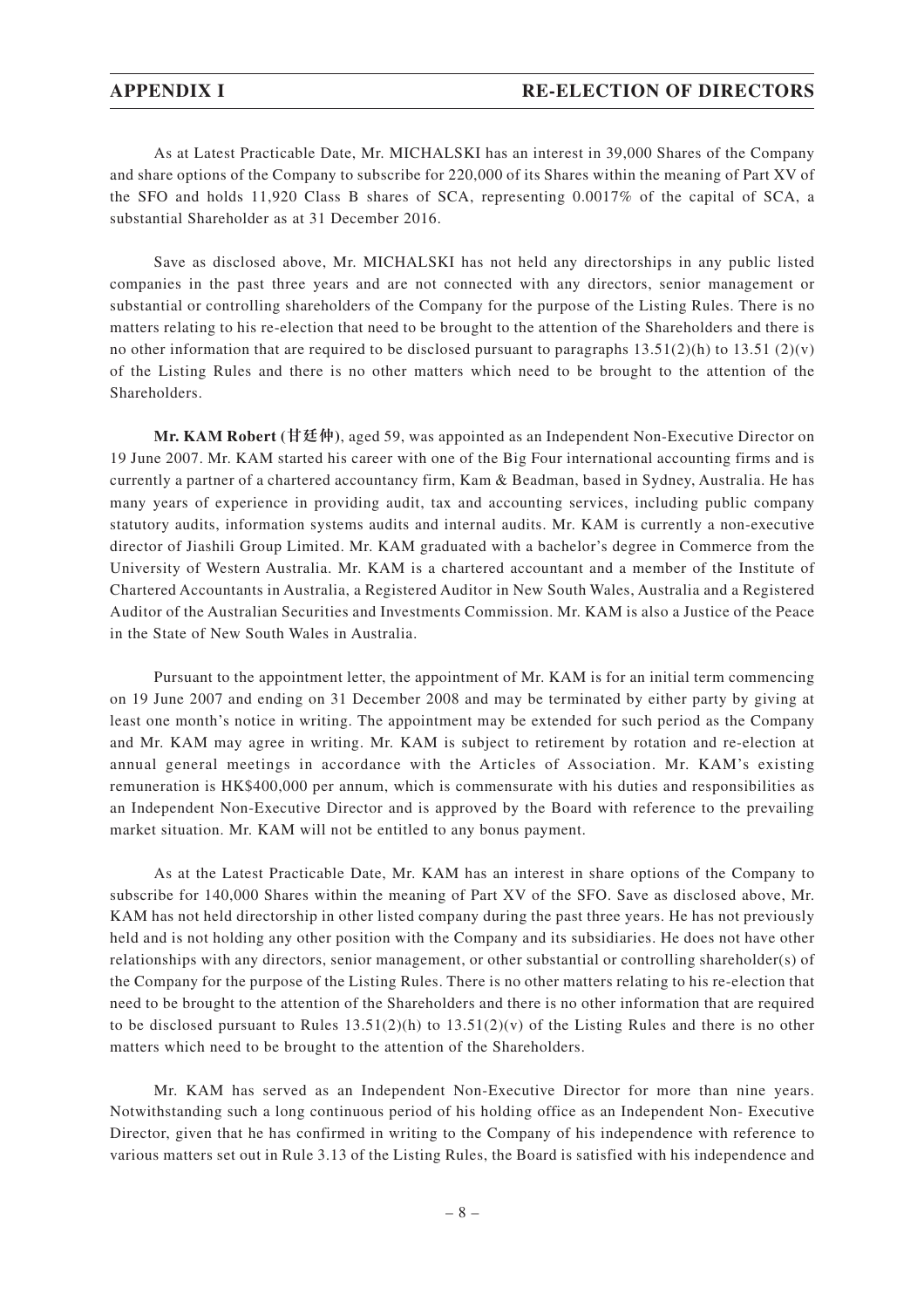believes he is still independent. Furthermore, given the extensive knowledge and experience of Mr. KAM, the Board believes that his re-election is in the best interests of the Company and its Shareholders as a whole and therefore he should be re-elected. Pursuant to Code Provision A.4.3 of the Corporate Governance Code set out in Appendix 14 of the Listing Rules, such re-election will be subject to a separate resolution to be approved by the Shareholders at the AGM.

**Mr. WONG Kwai Huen, Albert (王桂壎)**, aged 65, BBS, JP., was appointed as an Independent Non-Executive Director on 1 September 2014. Mr. WONG holds a bachelor of arts degree from The Chinese University of Hong Kong and a bachelor of laws degree from the University of London. He is admitted as a solicitor in Hong Kong, the United Kingdom, Australia and Singapore. He is a China-Appointed Attesting Officer. Mr. WONG is currently the independent non-executive director of China International Marine Containers (Group) Co., Ltd., PICC Asset Management Co., Ltd., Hua Hong Semiconductor Limited and China Oilfield Services Limited. He has been the managing partner of the China region for 15 years in two international law firms. Prior to that, he worked for the Lands Department, Department of Justice and Legislative Council of the Hong Kong SAR Government for 10 years in total. Since 2011, Mr. WONG has been appointed as board member of the Hong Kong International Airport Authority, Hospital Authority, Hong Kong Mortgage Corporation and the Competition Committee. He is the Honorary Chairman of Hong Kong International Arbitration Centre. He is presently one of the deputy chairman of Hong Kong Inland Revenue Board of Review, chairman of Hong Kong Copyright Tribunal, former president of the Law Society of Hong Kong and Inter Pacific Bar Association and council member of Hong Kong Institute of Director. He is the Honorary Adviser of the Financial Reporting Council and Hong Kong Business Accountants Associations Association. Mr. WONG holds the posts of honorary lecturer, external examiner, Adjunct Professor and Professor of Practice in the University of Hong Kong, The Chinese University of Hong Kong, City University of Hong Kong, Hang Seng Management College and Hong Kong Shue Yan University.

Pursuant to the appointment letter, the term of appointment of Mr. WONG is from 1 September 2014 to 31 December 2015 and may be terminated by either party by giving at least one month's notice in writing. The appointment may be extended for such period as the Company and Mr. WONG agree in writing. Mr. WONG is subject to retirement by rotation and re-election at annual general meetings in accordance with the Articles of Association. Mr. WONG's existing remuneration is HK\$360,000 per annum, which is commensurate with his duties and responsibilities as Independent Non-Executive Director and the prevailing market situation.

As at the Latest Practicable Date, Mr. WONG does not have any interest in the shares of the Company within the meaning of Part XV of the SFO. Save as disclosed above, Mr. WONG has not held directorship in other listed company during the past three years. He has not previously held and is not holding any other position with the Company and its subsidiaries. He does not have other relationships with any directors, senior management, or other substantial or controlling shareholder(s) of the Company for the purpose of the Listing Rules. There is no other matters relating to his re-election that need to be brought to the attention of the Shareholders and there is no other information that are required to be disclosed pursuant to Rules  $13.51(2)(h)$  to  $13.51(2)(v)$  of the Listing Rules and there is no other matters which need to be brought to the attention of the Shareholders.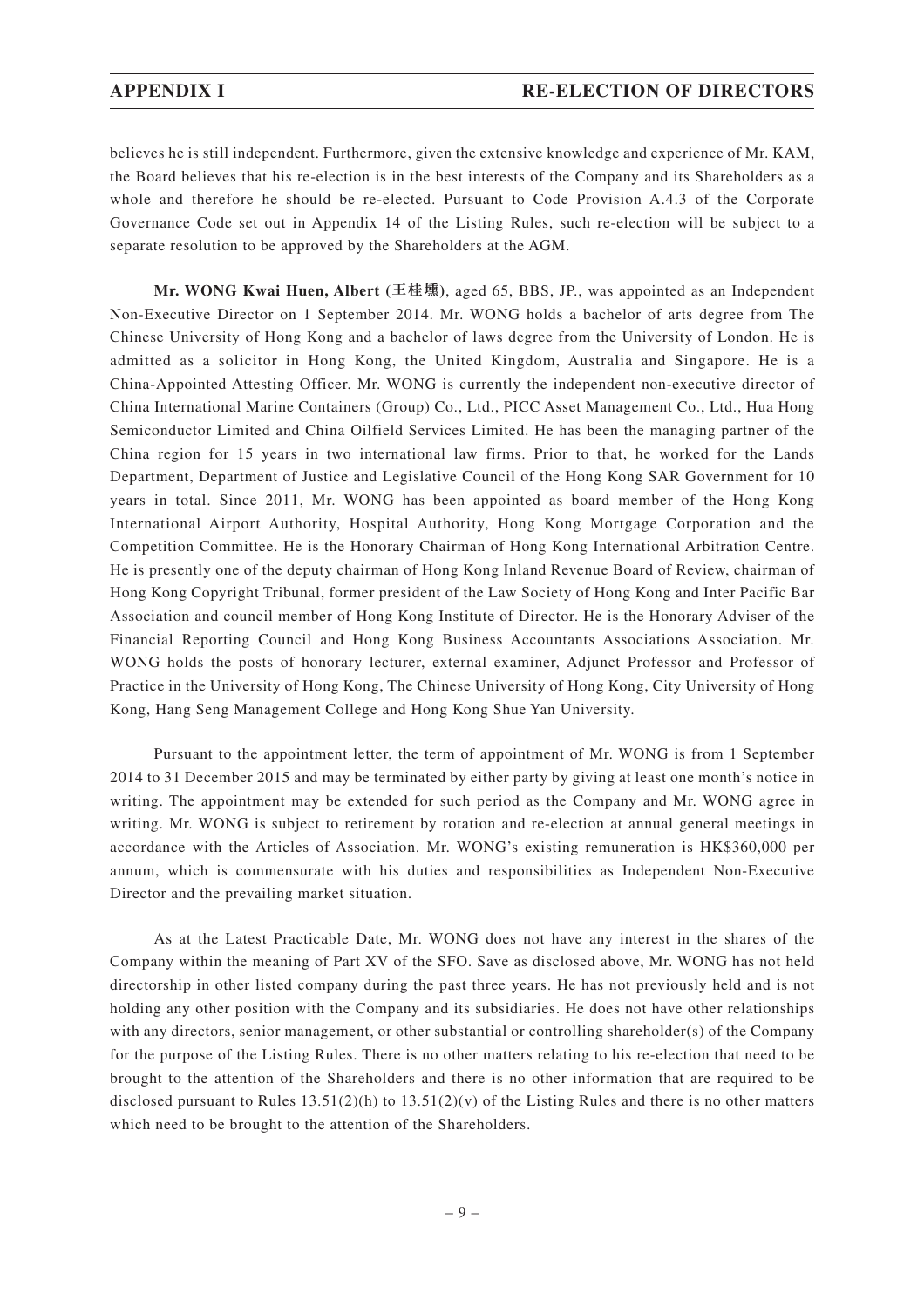This appendix serves as an explanatory statement, as required by the Listing Rules, to provide requisite information to Shareholders for their consideration of the proposed Repurchase Mandate.

#### **REASONS FOR REPURCHASE MANDATE**

Whilst the Directors do not presently intend to repurchase any Shares, they believe that the flexibility afforded by the mandate granted to them if the ordinary resolution no. 6 set out in the notice of AGM is passed would be beneficial to the Company and the Shareholders. Trading conditions on the Stock Exchange have sometimes been volatile in recent years and if there are occasions in the future when Shares are being traded at a discount to their underlying value, the ability of the Company to repurchase Shares can be beneficial to those Shareholders who retain their investment in the Company since this may, depending on the circumstances, result in increases to the fully diluted net assets and/or earnings per Share and will only be made when the Directors believe that such a repurchase will benefit the Company and the Shareholders.

#### **SHARE CAPITAL**

As at the Latest Practicable Date, the total issued share capital of the Company is 1,138,264,373 fully paid-up ordinary Shares of HK\$0.10 each.

The exercise of the Repurchase Mandate up to 10% limit would enable the Company to repurchase 113,826,437 Shares.

#### **SOURCE OF FUNDS FOR REPURCHASES**

In repurchasing Shares, the Company may only apply funds entirely from the Company's available cash flow or working capital facilities, which will be funded legally available for such purpose in accordance with its Memorandum and Articles of Association and the applicable laws of the Cayman Islands. Such funds include but are not limited to the Company's profits available for distribution.

Whilst the Repurchase Mandate, if exercised in full, may have a material adverse impact on the working capital or gearing position of the Company, the Directors expect to exercise such mandate if and to such extent only as they are satisfied that the exercise thereof will not have such a material adverse impact.

#### **UNDERTAKING**

The Directors have undertaken to the Stock Exchange to exercise the power of the Company to make repurchases pursuant to Repurchase Mandate in accordance with the Listing Rules and the laws of the Cayman Islands and in accordance with the regulations set out in the Memorandum and Articles of Association of the Company.

None of the Directors nor, to the best of their knowledge having made all reasonable enquiries, any of their close associates, presently intend to sell any Shares to the Company upon an exercise of the Repurchase Mandate in the event that the latter is granted by the Shareholders.

The Company has not been notified by any core connected persons of the Company that they have a present intention to sell any Shares to the Company, or that they have undertaken not to sell any Shares held by them to the Company, in the event that Repurchase Mandate is granted by the Shareholders.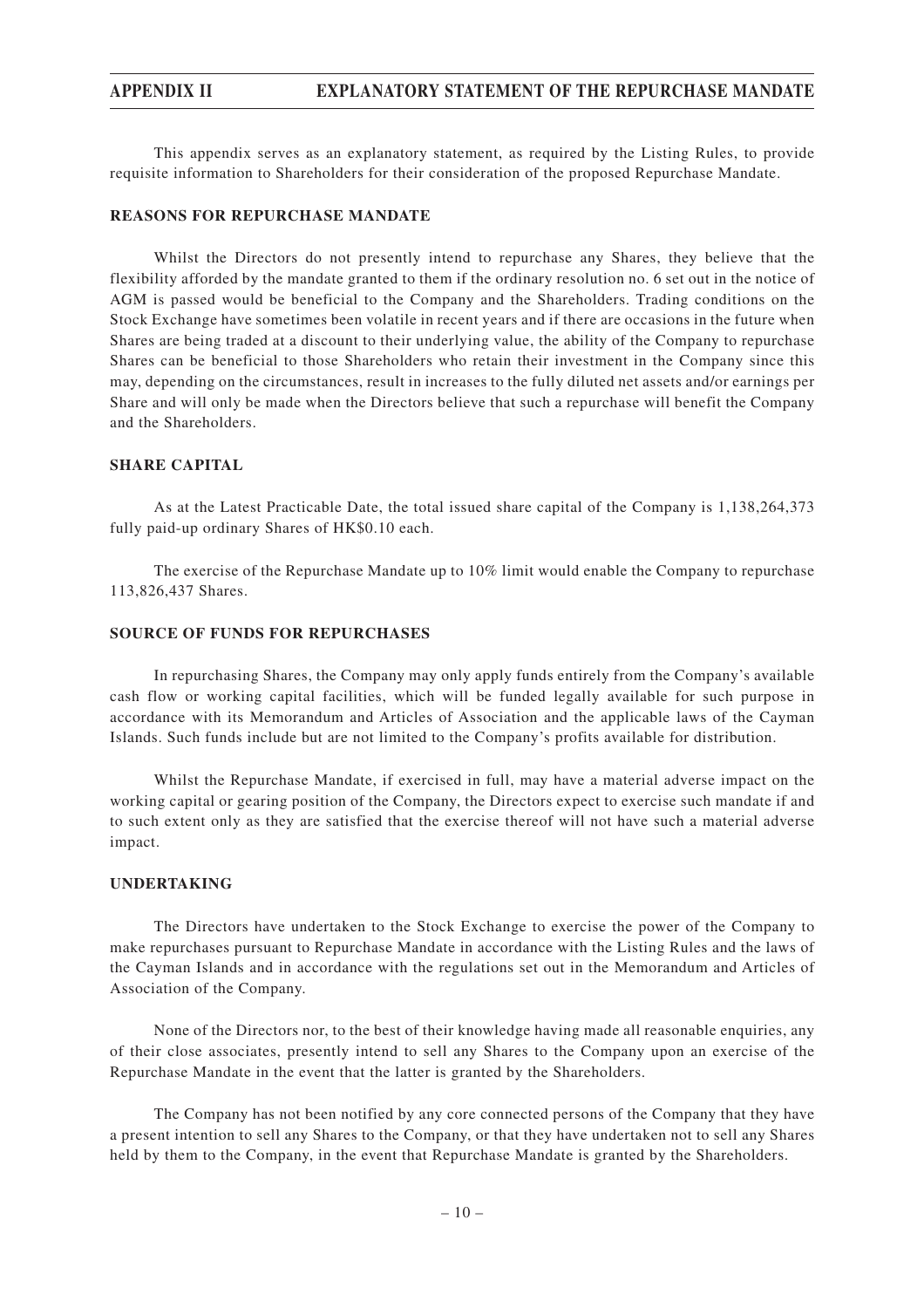## **APPENDIX II EXPLANATORY STATEMENT OF THE REPURCHASE MANDATE**

#### **TAKEOVERS CODE**

If as a result of share repurchase by the Company a Shareholder's proportionate interest in voting rights of the Company increases, such increase will be treated as an acquisition for the purpose of the Takeovers Code. Accordingly, a Shareholder, or group of Shareholders acting in concert, could obtain or consolidate control of the Company and become obliged to make a mandatory general offer in accordance with Rules 26 and 32 of the Takeovers Code.

As at the Latest Practicable Date and to the best of knowledge and belief of the Company, the following Shareholders were directly or indirectly interested in 10% or more of the number of issued ordinary shares that carry a right to vote in all circumstances at general meetings of the Company:

| Name of substantial<br>shareholder     |               | Personal<br>interests<br>(held as<br>beneficial<br>owner) | Corporate<br>interests<br>(interests of<br>controlled<br>corporations) | <b>Total</b><br>interests | Approximate<br>percentage<br>$(\%)$ of<br>issued share<br>capital as<br>at Latest<br>Practicable<br>$Date^{(1)}$ | Approximate<br>percentage<br>$(\%)$ of<br>issued share<br>capital if the<br>Repurchase<br>Mandate<br>is fully<br>exercised <sup>(1)</sup> |
|----------------------------------------|---------------|-----------------------------------------------------------|------------------------------------------------------------------------|---------------------------|------------------------------------------------------------------------------------------------------------------|-------------------------------------------------------------------------------------------------------------------------------------------|
| SCA Group Holding BV                   | Shares        | $620,737,112^{(2)}$                                       |                                                                        | 620,737,112               | 54.53                                                                                                            | 60.60                                                                                                                                     |
| SCA Hygiene AB                         | <b>Shares</b> |                                                           | $620,737,112^{(2)}$                                                    | 620,737,112               | 54.53                                                                                                            | 60.60                                                                                                                                     |
| Svenska Cellulosa Aktiebolaget         | Shares        |                                                           | $620,737,112^{(2)}$                                                    | 620,737,112               | 54.53                                                                                                            | 60.60                                                                                                                                     |
| Fu An International Company<br>Limited | Shares        | $216,341,581^{(3)}$                                       |                                                                        | 216, 341, 581             | 19.01                                                                                                            | 21.12                                                                                                                                     |
| Sentential Holdings Limited            | Shares        |                                                           | $216,341,581^{(3)}$                                                    | 216, 341, 581             | 19.01                                                                                                            | 21.12                                                                                                                                     |
| LI Chao Wang                           | <b>Shares</b> |                                                           | $216,341,581^{(3)}$                                                    | 216, 341, 581             | 19.01                                                                                                            | 21.12                                                                                                                                     |

*Notes:*

1. Actual percentages may not equal to the stated figures due to rounding.

- 2. SCA Group Holding BV is directly wholly-owned by SCA Hygiene AB, which in turn, is directly wholly-owned by Svenska Cellulosa Aktiebolaget, a company whose shares are quoted and traded on NASDAQ OMX Stockholm, and as American Depository Receipts (ADR level 1) in the United States through Deutsche Bank. Svenska Cellulosa Aktiebolaget and SCA Hygiene AB are deemed to be interested in the 620,737,112 Shares in the Company held by SCA Group Holding BV for the purpose of Part XV of the SFO.
- 3. Fu An International Company Limited is held as to 74.21% by Sentential Holdings Limited, 15.79% by Join Pride International Limited and 10.00% by Daminos Management Limited. The entire issued share capital of Sentential Holdings Limited, Join Pride International Limited and Daminos Management Limited are held by each of LI Chao Wang, YU Yi Fang and DONG Yi Ping, respectively. Sentential Holdings Limited is deemed to be interested in the 216,341,581 Shares in the Company held by Fu An International Company Limited for the purpose of Part XV of the SFO. LI Chao Wang is deemed to be interested in the 216,341,581 Shares in the Company held by Fu An Company Limited for the purpose of Part XV of the SFO.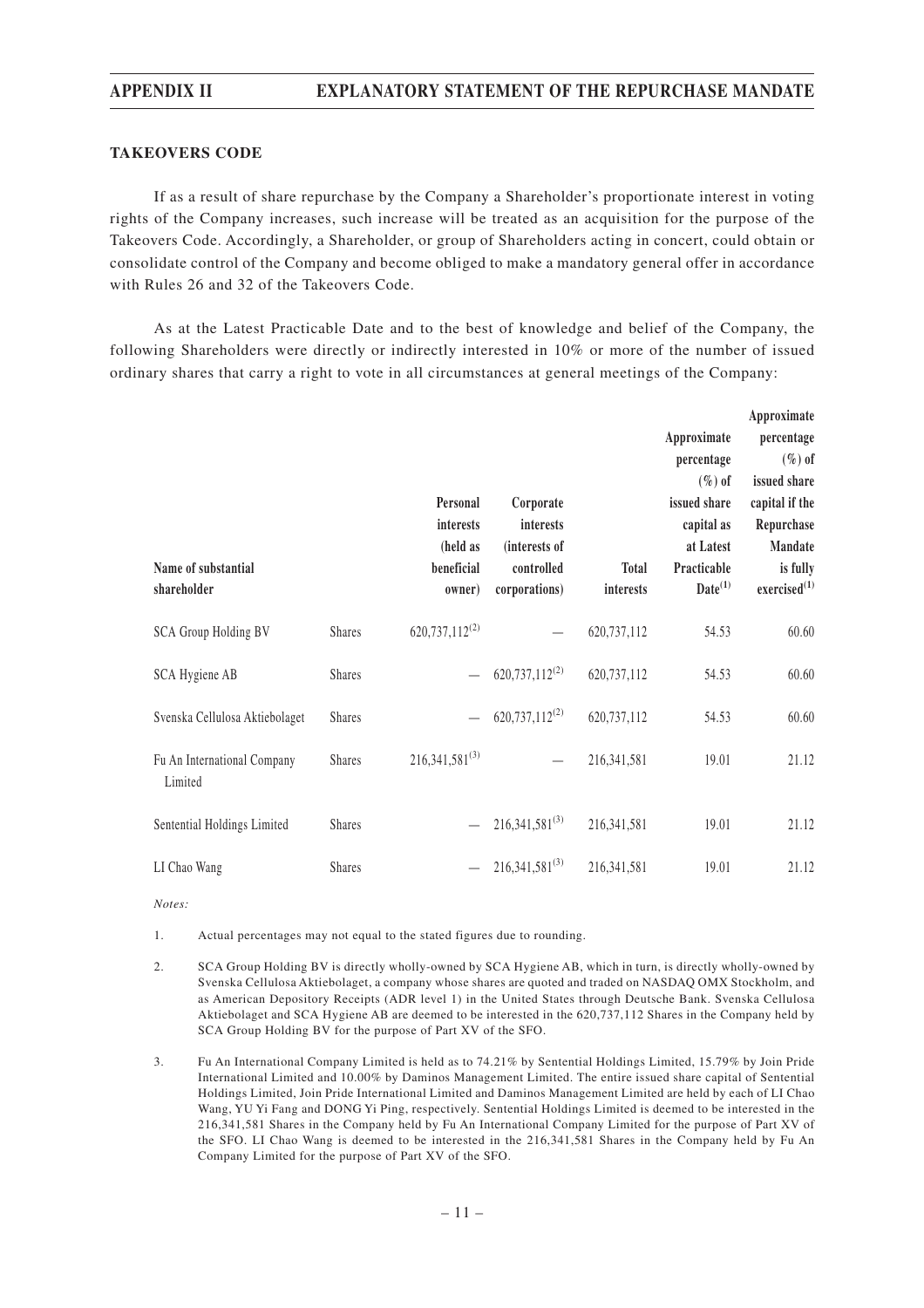## **APPENDIX II EXPLANATORY STATEMENT OF THE REPURCHASE MANDATE**

In the event that the Directors exercised in full the power to repurchase Shares in accordance with the terms of the ordinary resolution no. 6 to be proposed at the AGM, the aforesaid interests of the abovementioned substantial shareholders in the issued share capital of the Company would be proportionally increased as set out above. Such increase will not give rise to an obligation to make a mandatory general offer under the Takeovers Code.

The Directors have no intention to repurchase Shares which would result in the number of Shares in the hands of public falling below the prescribed minimum percentage of 25%.

#### **MARKET PRICE**

The highest and lowest traded market prices for Shares recorded on the Stock Exchange during each of the twelve months preceding the Latest Practicable Date were as follows:

|                                           | <b>Highest</b> | Lowest |  |
|-------------------------------------------|----------------|--------|--|
|                                           | HK\$           | HK\$   |  |
| 2016                                      |                |        |  |
| March                                     | 13.06          | 11.88  |  |
| April                                     | 14.80          | 12.80  |  |
| May                                       | 14.98          | 13.24  |  |
| June                                      | 14.68          | 13.06  |  |
| July                                      | 15.48          | 13.18  |  |
| August                                    | 15.50          | 14.58  |  |
| September                                 | 15.30          | 13.88  |  |
| October                                   | 16.90          | 15.12  |  |
| November                                  | 15.86          | 14.60  |  |
| December                                  | 15.68          | 14.12  |  |
| 2017                                      |                |        |  |
| January                                   | 15.80          | 14.00  |  |
| February                                  | 16.00          | 14.88  |  |
| March (up to the Latest Practicable Date) | 15.22          | 14.88  |  |

#### **SHARES REPURCHASES MADE BY THE COMPANY**

No repurchases of Shares (whether on the Stock Exchange or otherwise) have been made by the Company in the six months preceding the Latest Practicable Date.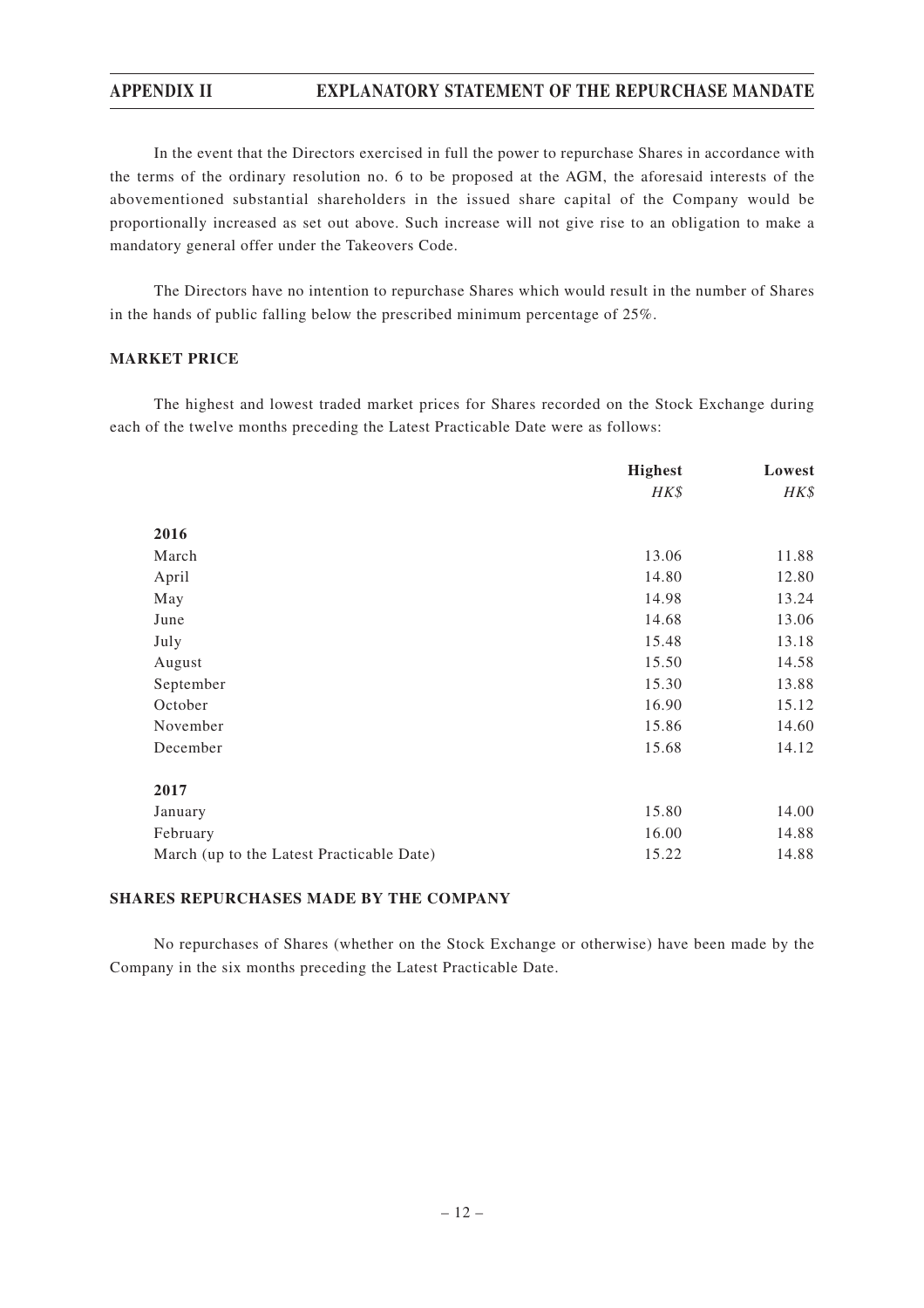

*(Incorporated in the Cayman Islands with limited liability)* **(Stock code: 3331)**

**NOTICE IS HEREBY GIVEN THAT** the Annual General Meeting (the "**Meeting**") of Vinda International Holdings Limited (the "**Company**") will be held at Garden Rooms, Level 2, The Royal Garden, 69 Mody Road, Tsimshatsui East, Kowloon, Hong Kong on Friday, 7 April 2017 at 3:00 p.m. for the following purposes:

- 1. To receive and consider the audited financial statements and the reports of the directors (the "**Directors**") and auditors of the Company for the year ended 31 December 2016;
- 2. To declare a final dividend for the year ended 31 December 2016;
- 3. (a) To re-elect Mr. Carl Fredrik Stenson RYSTEDT as a Non-Executive Director;
	- (b) To re-elect Ms. YU Yi Fang as an Executive Director;
	- (c) To re-elect Mr. Johann Christoph MICHALSKI as an Executive Director;
	- (d) To re-elect Mr. KAM Robert as an Independent Non-Executive Director;
	- (e) To re-elect Mr. WONG Kwai Huen, Albert as an Independent Non-Executive Director; and
	- (f) To authorise the board of Directors to fix the remuneration of the Directors;
- 4. To re-appoint PricewaterhouseCoopers as auditors of the Company and to authorise the board of Directors to fix their remuneration;
- 5. As special business, to consider and, if thought fit, pass with or without amendments, the following resolution as an Ordinary Resolution:

### "**THAT**

(a) subject to paragraph (c) below, pursuant to the Rules Governing the Listing of Securities on The Stock Exchange of Hong Kong Limited as amended from time to time, the exercise by the Directors during the Relevant Period (as hereinafter defined) of all the powers of the Company to allot, issue and deal with additional shares in the capital of the Company and to make or grant offers, agreements and options which would or might require the exercise of such power be and is hereby generally and unconditionally approved;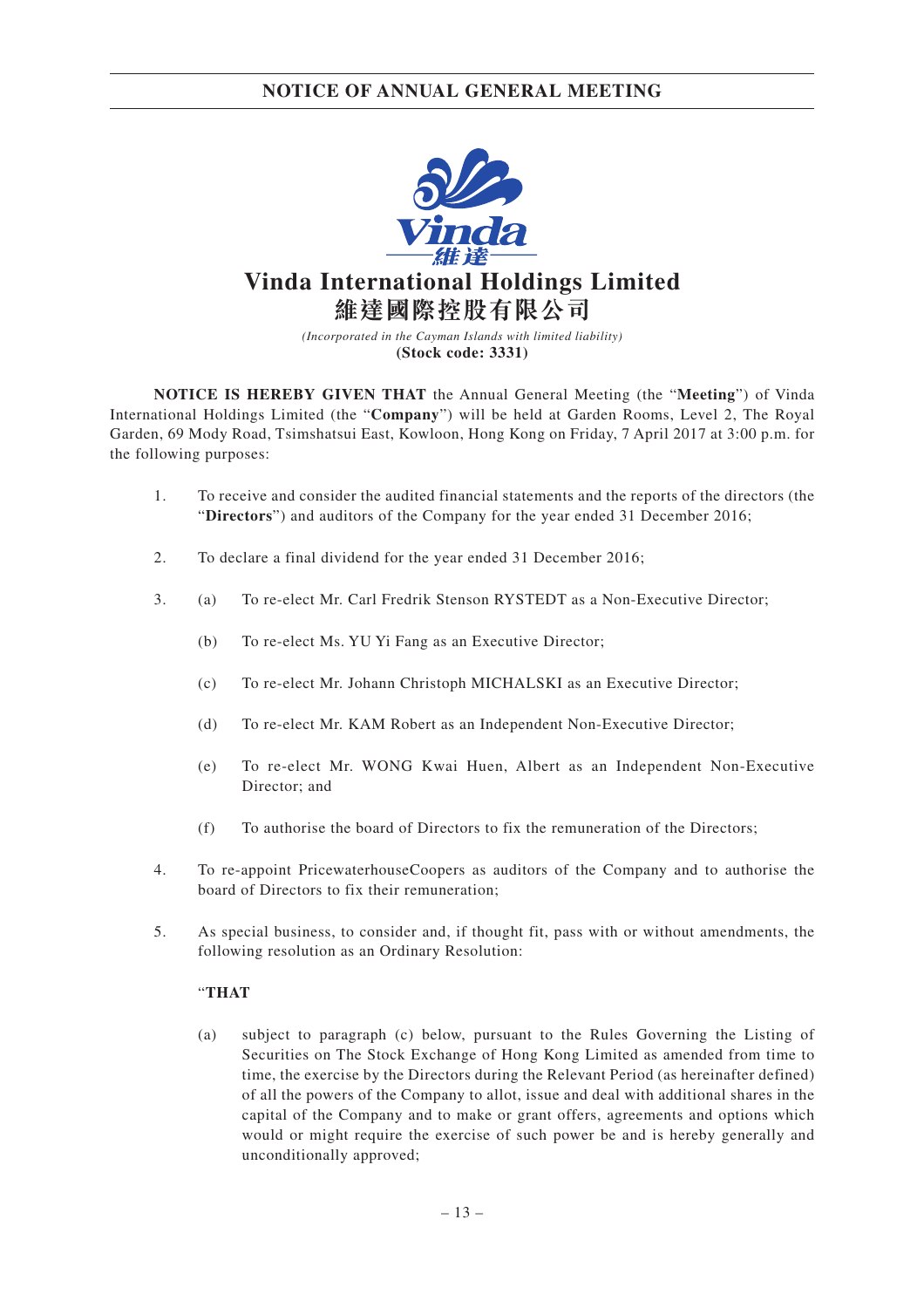## **NOTICE OF ANNUAL GENERAL MEETING**

- (b) the approval in paragraph (a) shall authorise the Directors during the Relevant Period to make or grant offers, agreements and options which would or might require the exercise of such power after the end of the Relevant Period;
- (c) the aggregate nominal amount of share capital allotted or agreed conditionally or unconditionally to be allotted (whether pursuant to an option or otherwise) by the Directors pursuant to the approval in paragraph (a) above, otherwise than pursuant to (i) a Rights Issue (as hereinafter defined) or (ii) an issue of shares upon the exercise of the subscription rights under any option scheme or similar arrangement for the time being adopted for the grant or issue to officers and/or employees of the Company and/or any of its subsidiaries of shares or rights to acquire shares of the Company or (iii) the exercise of rights of subscription or conversion under the terms of any warrants issued by the Company or any securities which are convertible into shares of the Company or (iv) any script dividend or similar arrangement providing for the allotment of shares in lieu of the whole or part of a dividend on shares of the Company pursuant to the Articles of Association of the Company from time to time, shall not exceed 20 per cent. of the aggregate nominal amount of the share capital of the Company in issue as at the date of passing this Resolution and the said approval shall be limited accordingly; and
- (d) for the purpose of this Resolution:

"Relevant Period" means the period from the passing of this Resolution until whichever is the earliest of:

- (i) the conclusion of the next annual general meeting of the Company;
- (ii) the expiration of the period within which the next annual general meeting of the Company is required by the Articles of Association of the Company or by any applicable laws to be held; or
- (iii) the passing of an ordinary resolution by shareholders of the Company in general meeting revoking or varying the authority given to the Directors by this Resolution; and

"Rights Issue" means an offer of shares open for a period fixed by the Directors to holders of shares whose names appear on the register of members of the Company on a fixed record date in proportion to their then holdings of such shares (subject to such exclusion or other arrangements as the Directors may deem necessary or expedient in relation to fractional entitlements or having regard to any restrictions or obligations under the laws of, or the requirements of any recognised regulatory body or any stock exchange in, any territory applicable to the Company)."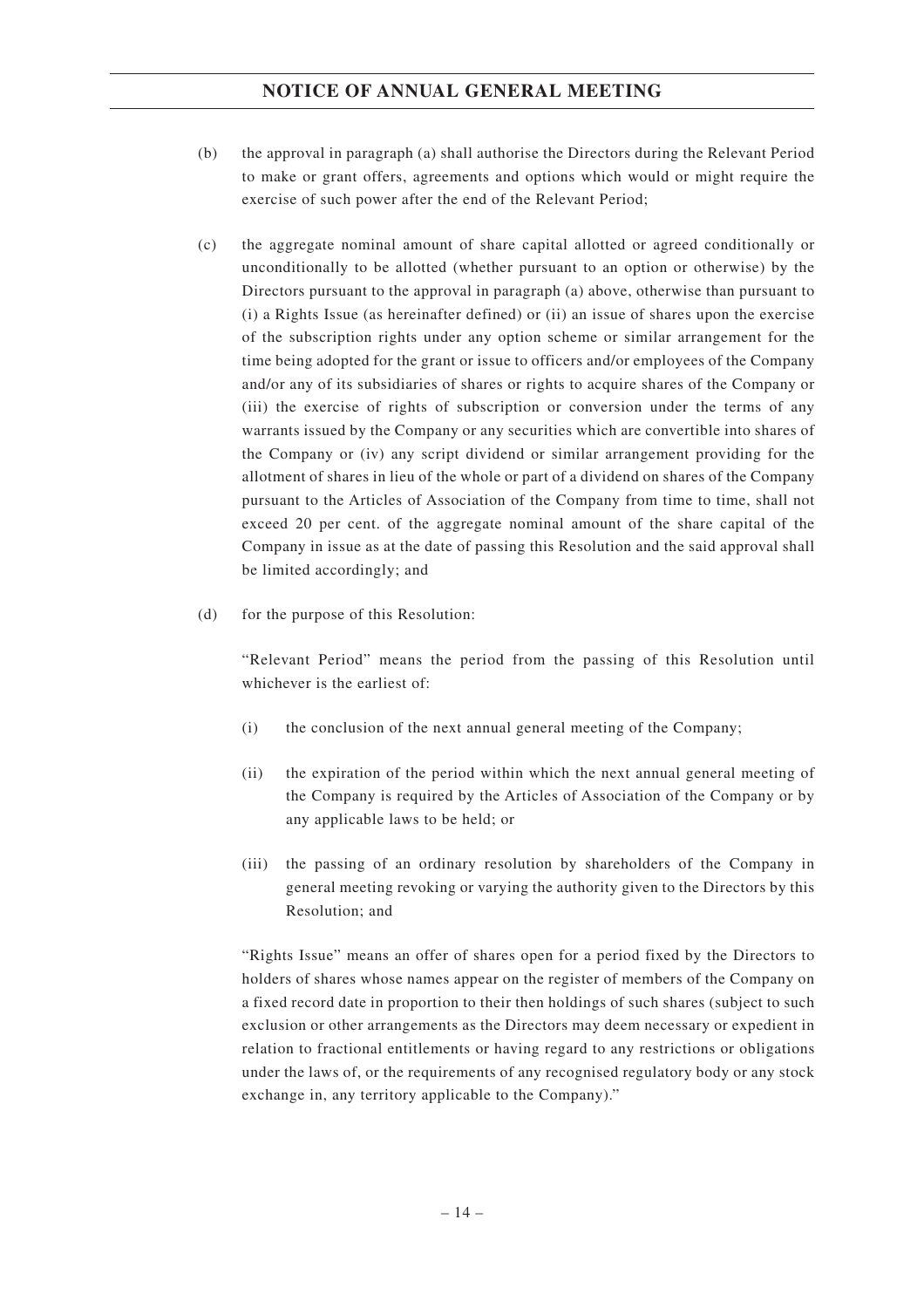## **NOTICE OF ANNUAL GENERAL MEETING**

6. As special business, to consider and, if thought fit, pass with or without amendments, the following resolution as an Ordinary Resolution:

### "**THAT**

- (a) subject to paragraph (b) below, the exercise by the Directors during the Relevant Period (as hereinafter defined) of all powers of the Company to repurchase securities of the Company on The Stock Exchange of Hong Kong Limited or on any other stock exchange on which the securities of the Company may be listed and is recognised by the Securities and Futures Commission and The Stock Exchange of Hong Kong Limited for this purpose, subject to and in accordance with all applicable laws and/or the requirements of the Rules Governing the Listing of Securities on The Stock Exchange of Hong Kong Limited or of any other stock exchange as amended from time to time, be and is hereby generally and unconditionally approved;
- (b) the aggregate nominal amount of securities of the Company repurchased by the Company pursuant to paragraph (a) above during the Relevant Period shall not exceed 10 per cent. of the aggregate nominal amount of the share capital of the Company in issue as at the date of passing this Resolution and the authority pursuant to paragraph (a) above shall be limited accordingly; and
- (c) for the purpose of this Resolution, "Relevant Period" means the period from the passing of this Resolution until whichever is the earliest of:
	- (i) the conclusion of the next annual general meeting of the Company;
	- (ii) the expiration of the period within which the next annual general meeting of the Company is required the Articles of Association of the Company or by any applicable laws to be held; or
	- (iii) the passing of an ordinary resolution by shareholders of the Company in general meeting revoking or varying the authority given to the Directors by this Resolution."